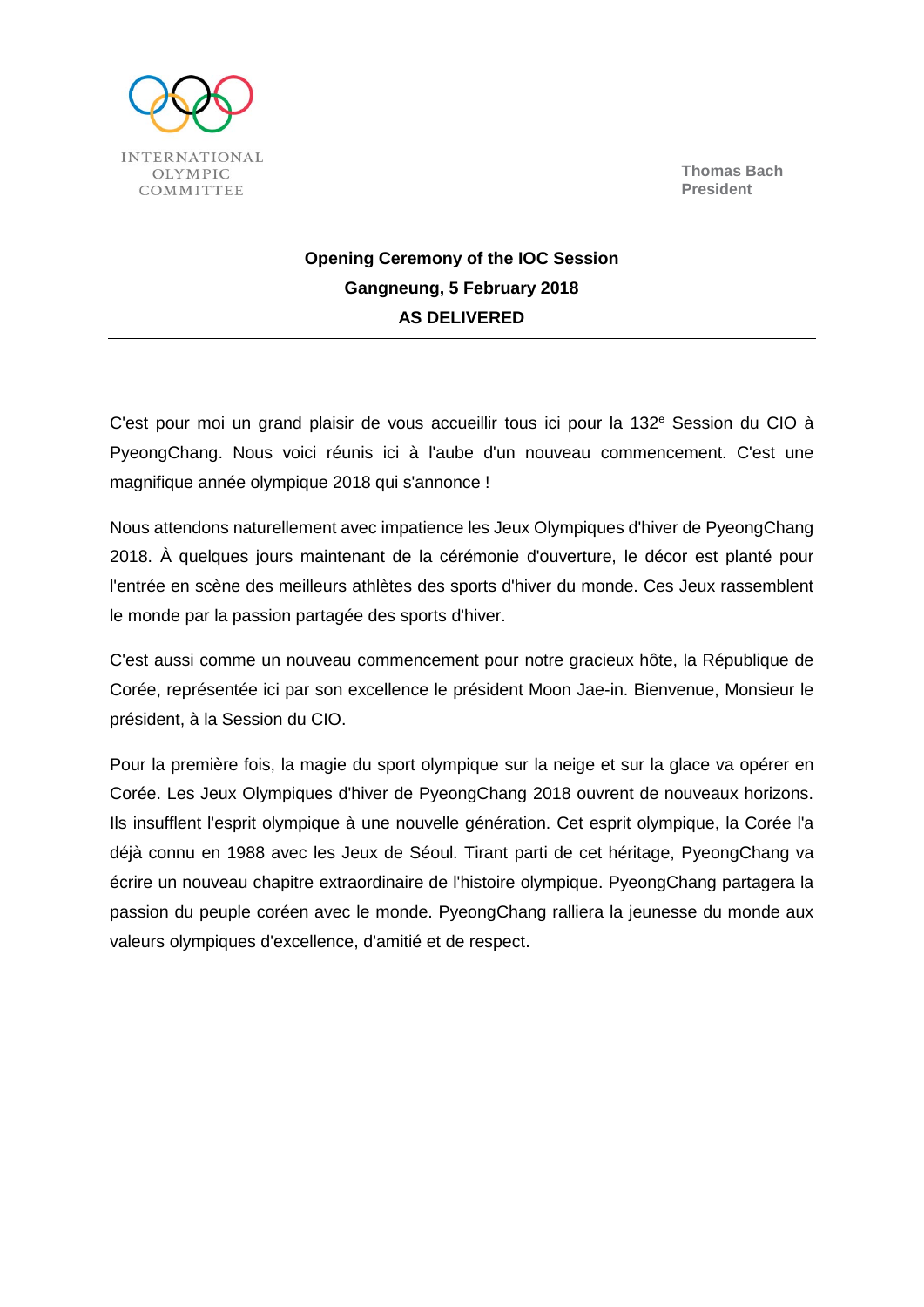

The Olympic Winter Games PyeongChang 2018 have allowed another new beginning on the Korean Peninsula. They have opened the door for a peaceful dialogue between the Republic of Korea and the Democratic People's Republic of Korea. The Olympic spirit has brought two sides together that for too long were divided by mistrust and animosity. The Olympic spirit has brought real hope for a brighter future for everyone on the Korean Peninsula. The Olympic spirit has brought us all together in mutual respect and understanding.

Your Excellency, President Moon, you deserve our thanks for your faith in this Olympic spirit.

It was a long and difficult journey. With regard to the athletes from the NOC of the DPRK, in 2014, the IOC started a special programme to support them in the qualification process. At the same time we started addressing the special political situation of having the Olympic Winter Games on the Korean peninsula. For this purpose, we began preliminary talks at the highest level of government with different partners to explore the political implications. Since then, we have maintained and reinforced these contacts with all sides, in particular during the most difficult phases of political tensions. As I reported to you at our last session in Lima, we have held many discussions, always promoting a solution by dialogue and diplomacy. In all the conversations we had, the Olympic Winter Games PyeongChang 2018 were never put in doubt. On the contrary, we could always feel support. All the leaders gave us confidence in the Games, which allowed us to proceed with the preparations. Despite the sometimes worrying political circumstances, we were always standing at the side of our Korean hosts, and never talked of a Plan B.

All these efforts finally led to the "Olympic Korean Peninsula Declaration" on January 20<sup>th</sup>, at the IOC in Lausanne. On this day, the IOC took a number of exceptional decisions. As a result, we will see 22 athletes from the NOC of DPRK participate in these Olympic Winter Games. Together with athletes from the NOC of the Republic of Korea, they will march as one team, behind one flag, at the Opening Ceremony, and form a unified team in ice hockey. Coming myself from, and having competed for, a formerly divided country, I am looking forward to this with great anticipation and great emotion.

Two years ago in Rio de Janeiro, with the first ever Refugee Olympic Team, the IOC sent a message of hope to the world. Now in PyeongChang, by marching together behind one flag,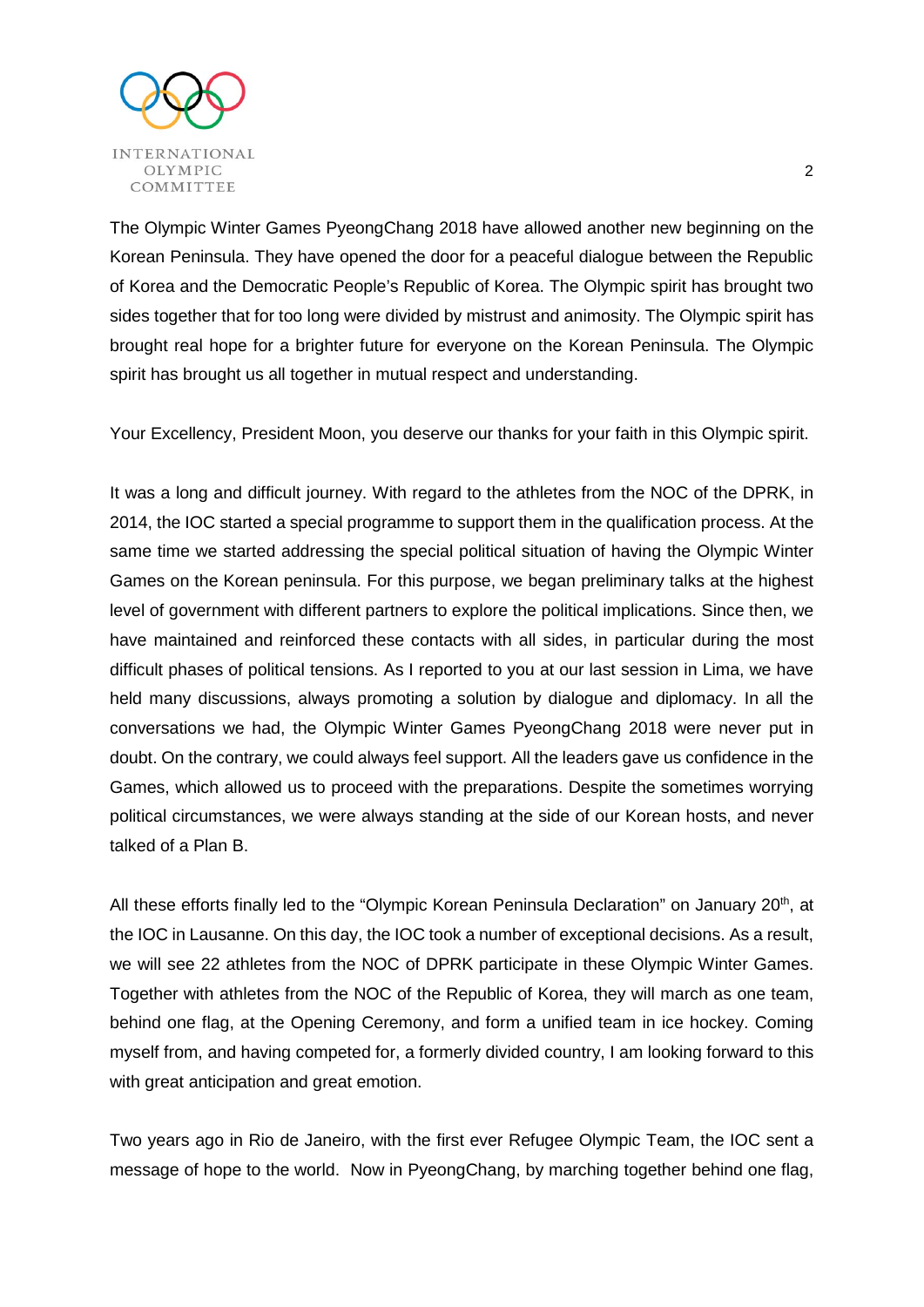

the athletes from the teams of the ROK and DPRK, will send a powerful message of peace to the world.

My thanks go to the leaders of the delegations from the NOCs of the ROK and DPRK, and to the governments of the ROK and DPRK who paved the way.

This initiative gives all parties the chance to reflect on what the future could look like, if we were all guided by this Olympic spirit.

But Korea's journey does not end here. The political tensions will not disappear overnight. Sport cannot create peace, but the Olympic Games can open the way with powerful symbols. It is our fervent wish for the Korean people, and indeed for the whole world, that this dialogue which has only just begun, will continue. It is my hope that all the political parties involved will also be inspired by this Olympic Spirit of respect and understanding, demonstrated by the athletes.

The Olympic Value of excellence is clearly shown in the organisation of these Olympic Winter Games. Here again, President Moon, you played – and play – an instrumental and essential role from the first day of your mandate. You supported and promoted these Games, making them your project. You even spent your first official holiday here in PyeongChang: this was indeed a powerful way of showing your commitment. And I know that in this way, you inspired the Korean people and in particular, the PyeongChang 2018 Organising Committee, under the able leadership of President Lee Hee-beom.

President Lee, we are aware that when you took office, you had many challenges to overcome. You have risen to those challenges in a most dynamic and efficient way. For this reason, I would like to personally thank you very much for your determination and commitment. Through the efforts of our Korean partners and friends we can confidently say today: it is time for PyeongChang. In the meantime, you have got to know me well. So it will not come as a surprise to you when, at the beginning of the Games, I say it is too early for congratulations. But I am extremely confident that I will be able to warmly congratulate the PyeongChang Organising Committee and the Korean people on the occasion of the closing ceremony. Already now I congratulate you on an Olympic record, with 92 National Olympic Committees participating – 6 of them for the very first time.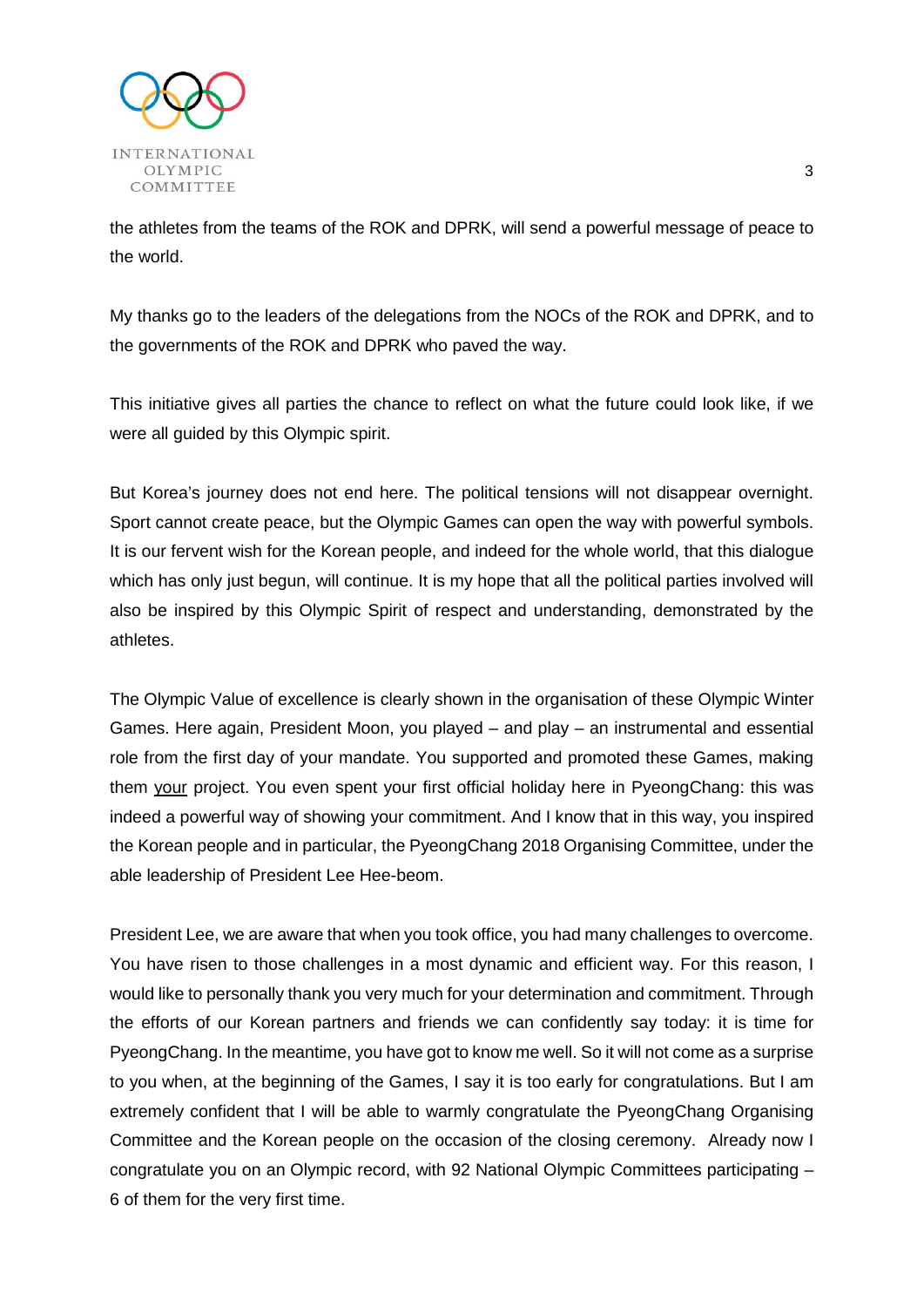

All this would not have been possible without the great work of our Coordination Commission. Therefore I would like to thank very warmly our dear colleague and friend Mrs Gunilla Lindberg and all her colleagues. I would also like to thank the International Winter Sports Federations for their great help and cooperation in delivering these Games, and in particular their chair, Gian-Franco Kasper.

The Olympic Winter Games PyeongChang 2018 give the Olympic Movement the best start to look ahead with confidence and optimism. This year, there will be many occasions, when we will see the reforms of our Olympic Agenda 2020 come to fruition.

One important reform is to strengthen the WADA-led worldwide anti-doping system. Initiated by the IOC, the newly established International Testing Agency will soon be operational. We are proud that with the establishment of the ITA, we have opened a new chapter in the fight against doping.

In addition, for the very first time at Olympic Games, both testing and sanctioning will be independent of the IOC. In today's world, it is more important than ever before to avoid even the perception of a conflict of interest. Making testing and sanctioning independent from sport organisations and national interests is therefore a vital step in that direction. This is why we call on all International Federations and major sports organisers to follow our lead.

On 5 December 2017, the IOC had to sanction the systemic manipulation of the anti-doping system in Russia, as established by the Schmid Commission. This was an unprecedented attack on the integrity of the Olympic Games. This is why the Executive Board reacted with the toughest sanction for an NOC: the suspension from the Olympic Games. There will be no Russian flag and no Russian anthem here in PyeongChang. There will be no officials from the Russian Ministry of Sport. The deputy Prime Minister and the then Deputy Minister of Sport have been excluded from any participation in all future Olympic Games for life.

On the other hand, we had to uphold the principle of individual justice to which every human being is entitled. This is why we created a pathway for clean, individual Russian athletes to compete in PyeongChang, but only under the strictest conditions. They were under the scrutiny of an independent panel, which had to establish that there is no doubt about their integrity.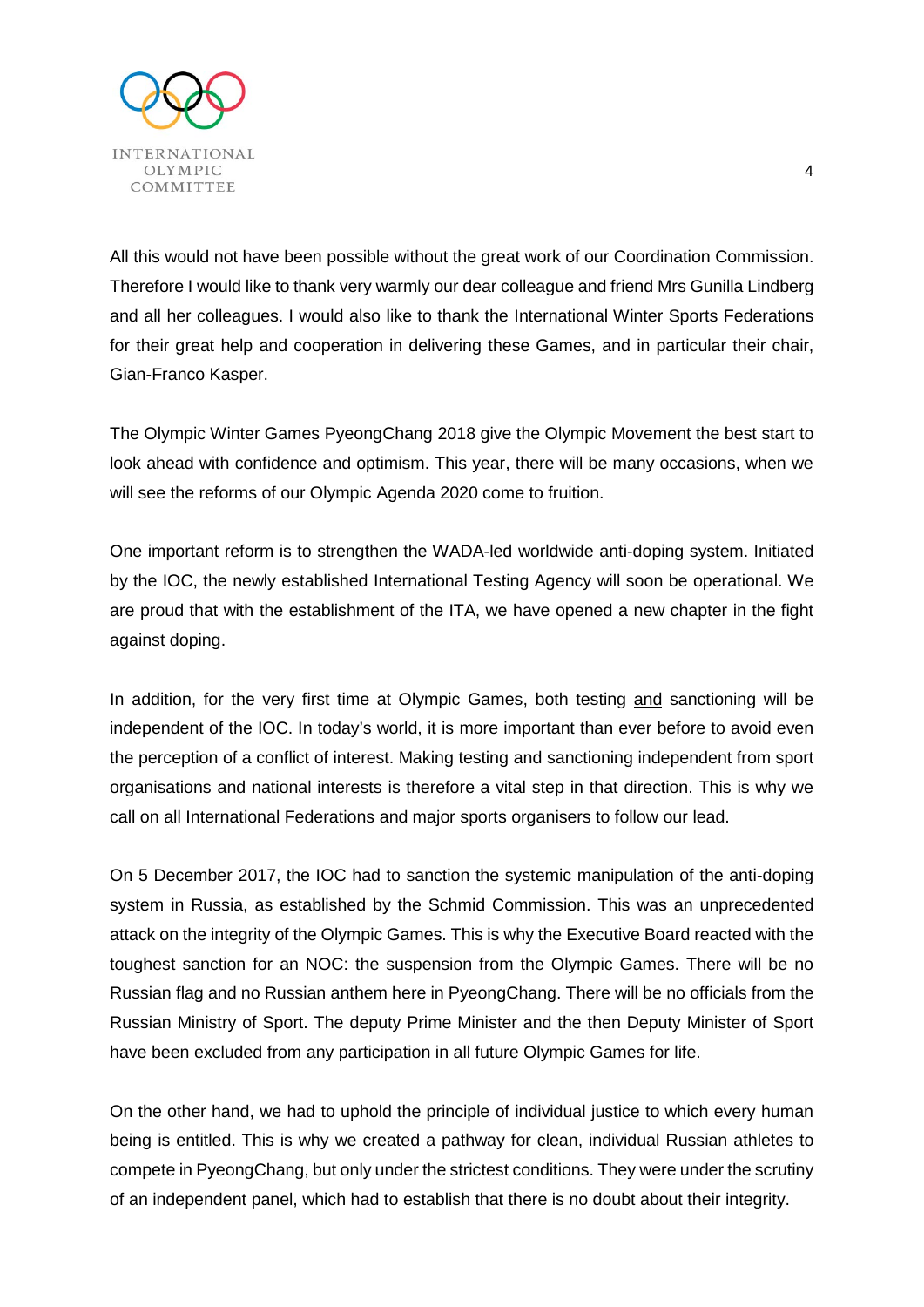

Furthermore, they underwent 50 per cent more tests than the next highest NOC. As a result, three out of four of those invited athletes did not compete at Sochi.

We applied the same strict procedure after the extremely disappointing CAS decisions upholding a number of appeals. The privilege to be invited requires more than just the absence of a sanction. So we have not invited them.

In this way we want to do justice to all athletes, regardless of their passport. The invited clean Russian athletes can be ambassadors of a new generation. They can be the new role models for a change of culture in Russian sports. They can demonstrate to their fellow athletes that if you're clean you are rewarded, and not punished for the rule violations of others. Now it is up to Russia whether they want to be welcomed back to the Olympic Movement. Our Implementation Group will closely monitor the situation, and make a recommendation to the IOC Executive Board at the end of the Olympic Games.

This important issue goes to the heart of fair play, and we will discuss it fully tomorrow during our Session.

I would like to pay tribute to all those who have worked so hard on these complex issues, IOC Executive Board member Denis Oswald, former President of Switzerland, Samuel Schmid, former minister of sport of France, Valérie Fourneyron, IOC Executive Board member Nicole Hoeverts. Each of them has worked together with dedicated colleagues to ensure the protection of clean athletes, and I would like to express our gratitude to all of them.

Later this year, we will see the transformation of the concept for the Youth Olympic Games – another reform of Olympic Agenda 2020 coming to fruition. At the Youth Olympic Games Buenos Aires 2018, we will experience this new format, making the YOG more youthful, more urban, more inclusive and more female. It will be the first Olympic programme with complete gender equality, the same number of girls and boys taking part in the same number of sport events. In Buenos Aires, the population will not be invited just to watch but to be part of the Games. This will be demonstrated with the Opening Ceremony taking place in the heart of the city, rather than in a stadium, and by many other inclusive sports activities. With this new YOG concept, in Buenos Aires we are taking sport to where the people are, instead of waiting for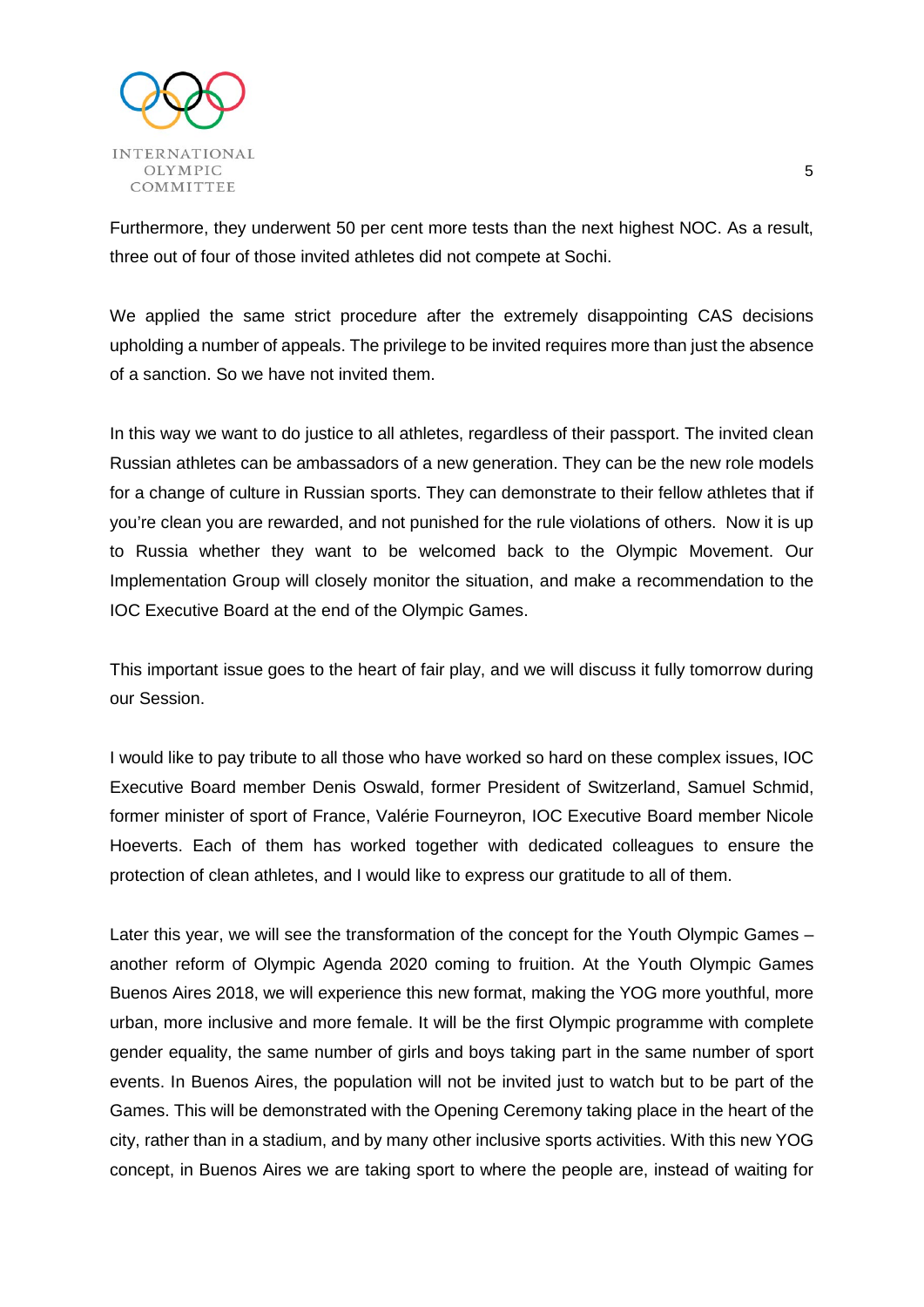

the people to come to sport. All the elements are in place for the YOG Buenos Aires 2018 to showcase the first Youth Olympic Games of a new era.

Another direct result of our Agenda reforms will be the very first "Olympism in Action" Forum. This will also take place in Buenos Aires, just before the YOG. This Forum will bring together a community of 2,000 stakeholders from the Olympic Movement, business, politics and civil society to discuss the most important topics for the future of sport. Together with our stakeholders, benefiting from the involvement of many young athletes, we will discuss the role of sport in today's society. We will cover a wide range of subjects including education and health, the future of the Olympic Games, anti-doping, good governance, digitalisation and esports.

Speaking of e-sports, we know that we do not have the solution yet. What we can say is that the intensity that competitive "e-Sports" players show in their preparation and training is comparable to that you will find among athletes in traditional sports. This however is not the only point to be taken into consideration. The IOC is a values-based organisation. Therefore it is fundamental that we do not give recognition to an activity which infringes on our Olympic Values. There can be no place for those video games which are about killing, which glorify violence or which promote discrimination. We are looking forward to a pretty lively debate in Buenos Aires! And I guess our Korean friends will play a major role in this; e-sports being popular here.

The creation of the Olympic Channel is the most visible result of our efforts to engage with youth. So far it has been a great success, already reaching more than 1.2 billion video views, with 85 per cent of those engaging with Olympic Channel content on social media below the age of 35. (So our generation!) The channel promises to be even more successful this year. Its new cooperation deal with Snapchat will reach the perfect demographic. New projects will make the channel even more interactive, and it will benefit from the Olympic Winter Games and from the live coverage of the Youth Olympic Games.

Another journey we are on is to the Olympic Winter Games 2026. There, you the IOC members, have reformed substantially the candidature process just recently. Because of this, we are confident that we can better address the special challenges we have concerning the Olympic Winter Games: to name just a few – geographic conditions, climate change and ways